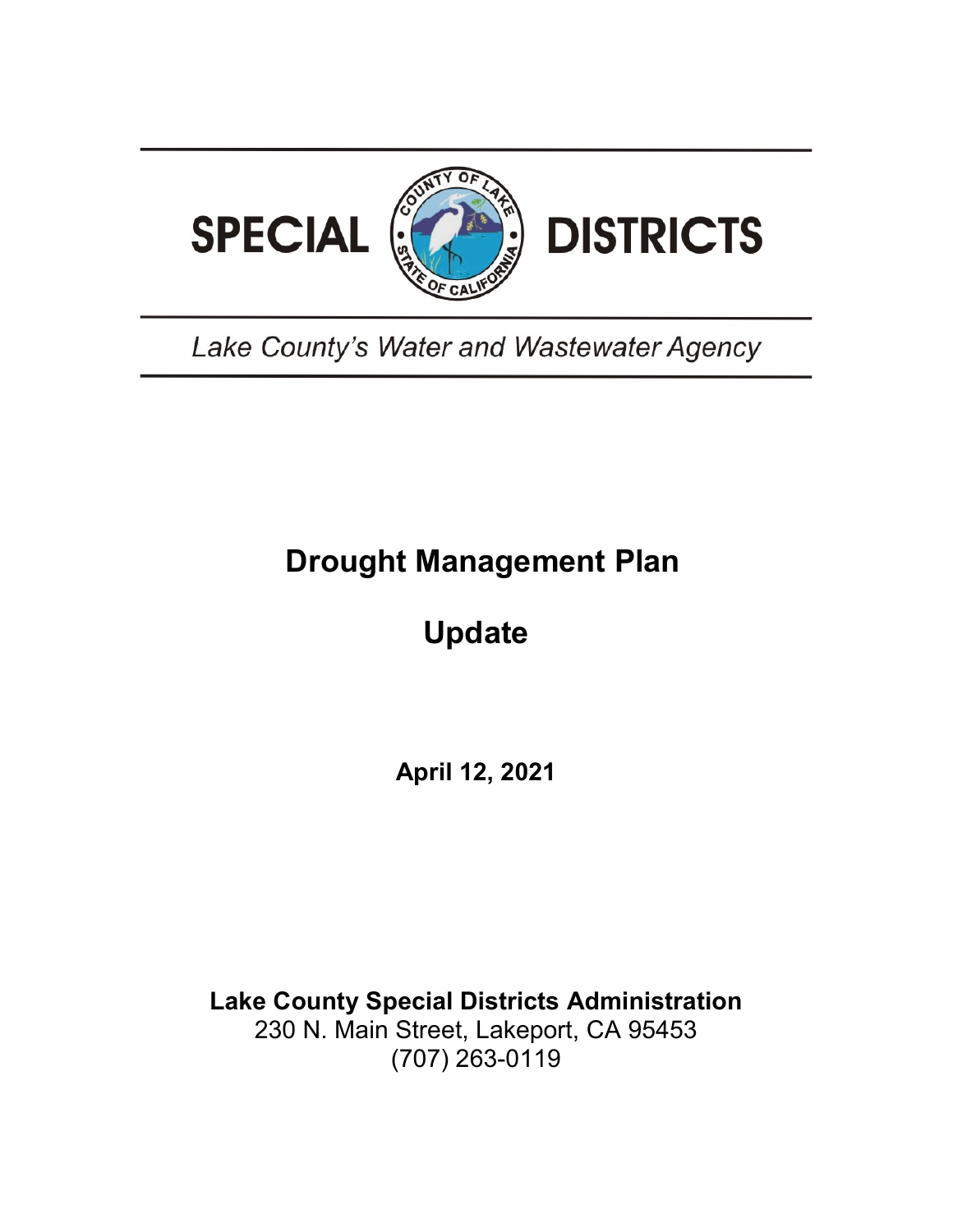# **Drought Management Plan**

#### *Introduction*

Provided herein is Special Districts update to the Drought Management Plan for the five water systems that we manage. Much has changed in Lake County over the years, and we are all facing increased challenges in our day-to-day lives; water supply and usage being one of those challenges. Water table levels are critically low and weather experts are all predicting low rainfall this year, and a continuation of the drought conditions we have been experiencing periodically over the last two decade. The primary goal of this Drought Management Plan is to act promptly and carefully to better protect the water supply and systems for our customers.

The good news is that there are now a host of opportunities for addressing water management such as better technology and methods to monitor water sources, treatment and distribution. These tools help recognize water issues earlier, allowing a more prepared response. There are also more efficient ways of sharing information on water conservation and technologies for the home to reduce water consumption and water waste.

On average, as a country our residential per capita use has been flat or declining over the past 30 years[1.](#page-1-0) Some of our water customers are able to use lake water for outdoor gardening and landscaping needs which helps in periodd of drought, however the majority must rely on drinking water for both indoor and outdoor uses.

Lake County Special Districts has developed a Drought Management Plan, drought related ordinances, and other planning tools for the water systems we manage. We are examining each water system, looking at current production capabilities as well as future needs. Factoring in less (aquifer) recharge and increased seasonal demand, all systems may experience increased challenges as we head into another dry season. However, with a formal plan that includes diligent monitoring, community awareness and strict conservation measures and incentives, customer water should remain available throughout the season.

#### *District Working Group*

The Lake County Special Districts Administration consists of 47 budgeted staff positions (administration, water and wastewater employees) working to provide continuous water and wastewater services to our customers.

Staff responsible for the implementation of the drought management plan are as follows:

| <b>Scott Harter</b> | <b>Steven Phillips</b>              | <b>Phillip Spooner</b>        |
|---------------------|-------------------------------------|-------------------------------|
| Administrator       | US Compliance Coordinator           | Utility Area 3 Superintendent |
|                     | Lori Baca                           | <b>John Sparkes</b>           |
|                     | <b>Customer Service Coordinator</b> | Utility Area 2 Superintendent |
|                     | Cassandra Benitez                   | Lynn Prescott                 |
|                     | <b>Utility Billing Specialist</b>   | Utility Area 1 Superintendent |

<span id="page-1-0"></span> <sup>1</sup> https://pacinst.org/wp-content/uploads/2015/04/Water-Use-Trends-Report.pdf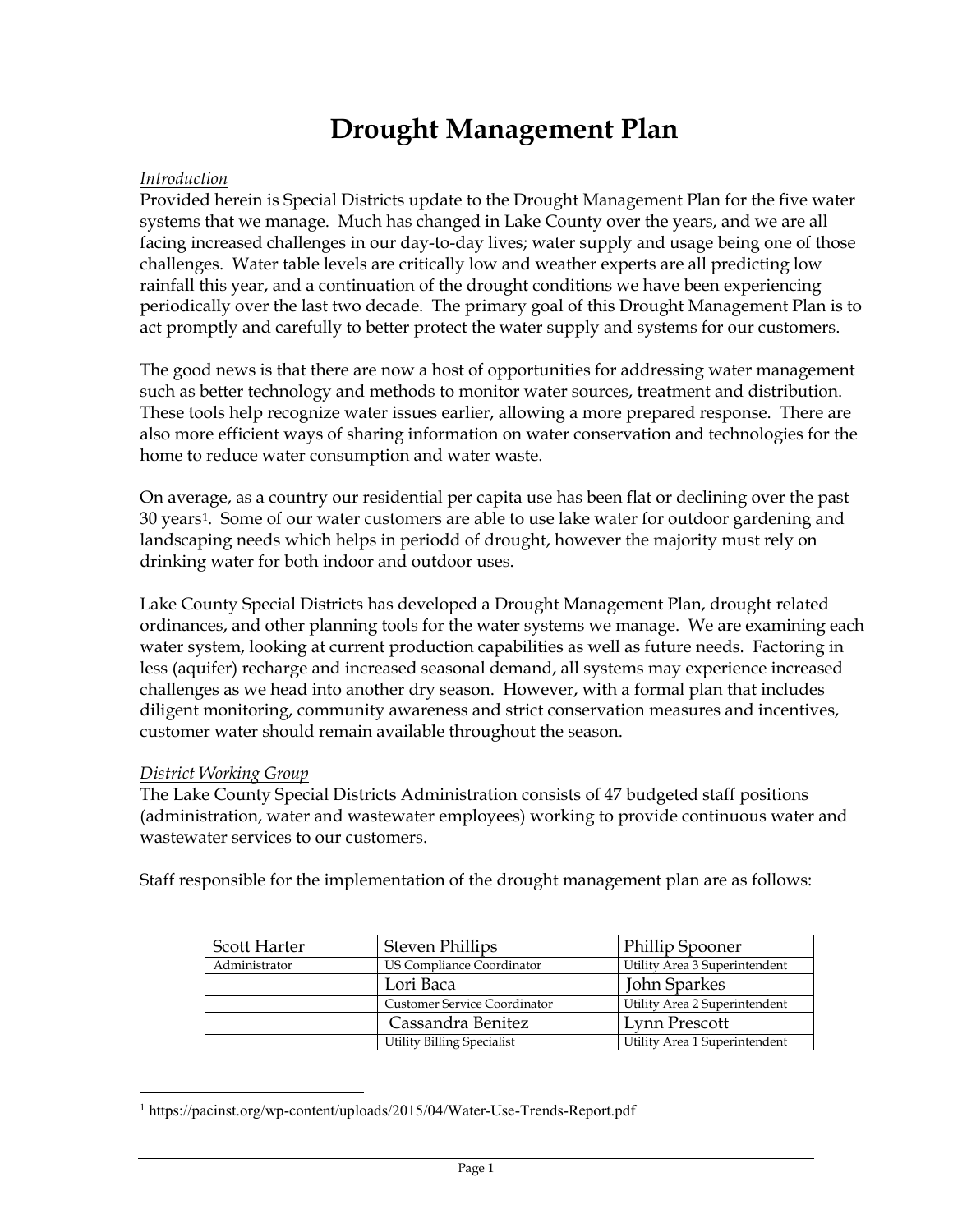### *Water Systems*

Our agency oversees and manages the operation of five water systems serving between 300 and3,000 customers in various locations within the County.

CSA #13 – Kono Tayee, serving population of approximately 307 CSA #2 – Spring Valley, serving population of approximately 1,154 CSA #20 – Soda Bay, serving population of approximately 1,446 KCWWD #3 – Kelseyville, Finley and Lands End, serving population of approximately 3,058 CSA #21 – N. Lakeport, serving population of approximately 2,862

Kelseyville and the Kono Tayee water systems are supplied by wells. CSA #20 (Soda Bay), and CSA #21 (N. Lakeport) are supplied by surface water from Clear Lake, and CSA #2 (Spring Valley) is supplied with surface water from the North Fork of Cache Creek.

Tiered rate increases that promote conservation have been implemented in the following County Service Areas: CSA #2 Spring Valley

CSA #13 Kono Tayee CSA #20 Soda Bay CSA #21 N. Lakeport

# *System Background*

Staff monitors information on each of the water systems. The information includes a description of the water sources, seasonal production data, seasonal characteristics (well depth, lake level, etc), and seasonal water quality data. Historical data (from the previous five years) will be examined. These data points will show how much water storage has been historically available over the previous five years and will be used in developing the goals and trigger points for the Drought Management Plan.

# *Average Water Demand*

Water use is examined in each system by looking at the customer type and the average water use. For our small systems, this classification will initially be broken down into just two categories: "residential"; and "commercial". For each category, the "Basic Use" and "Peak Use" will be determined by averaging the water use for Jan/Feb (basic use) and Aug/Sept (peak use). Historical data from previous years will be examined. The basic use represents the average indoor use, and typically represents the essential water use, and peak use represents the basic use plus all other watering including outdoor. These data points will also be used in developing the goals and trigger points for the Drought Management Plan.

# *Goals and Triggers*

The goals and triggers are the basis for when to implement various stages of the Drought Management Plan. The information obtained from the condition assessments and water use is used to set the conservation goals. This information, combined with the practical experience of the water treatment plant operators, are used to set the triggers (or stages) of the Plan. The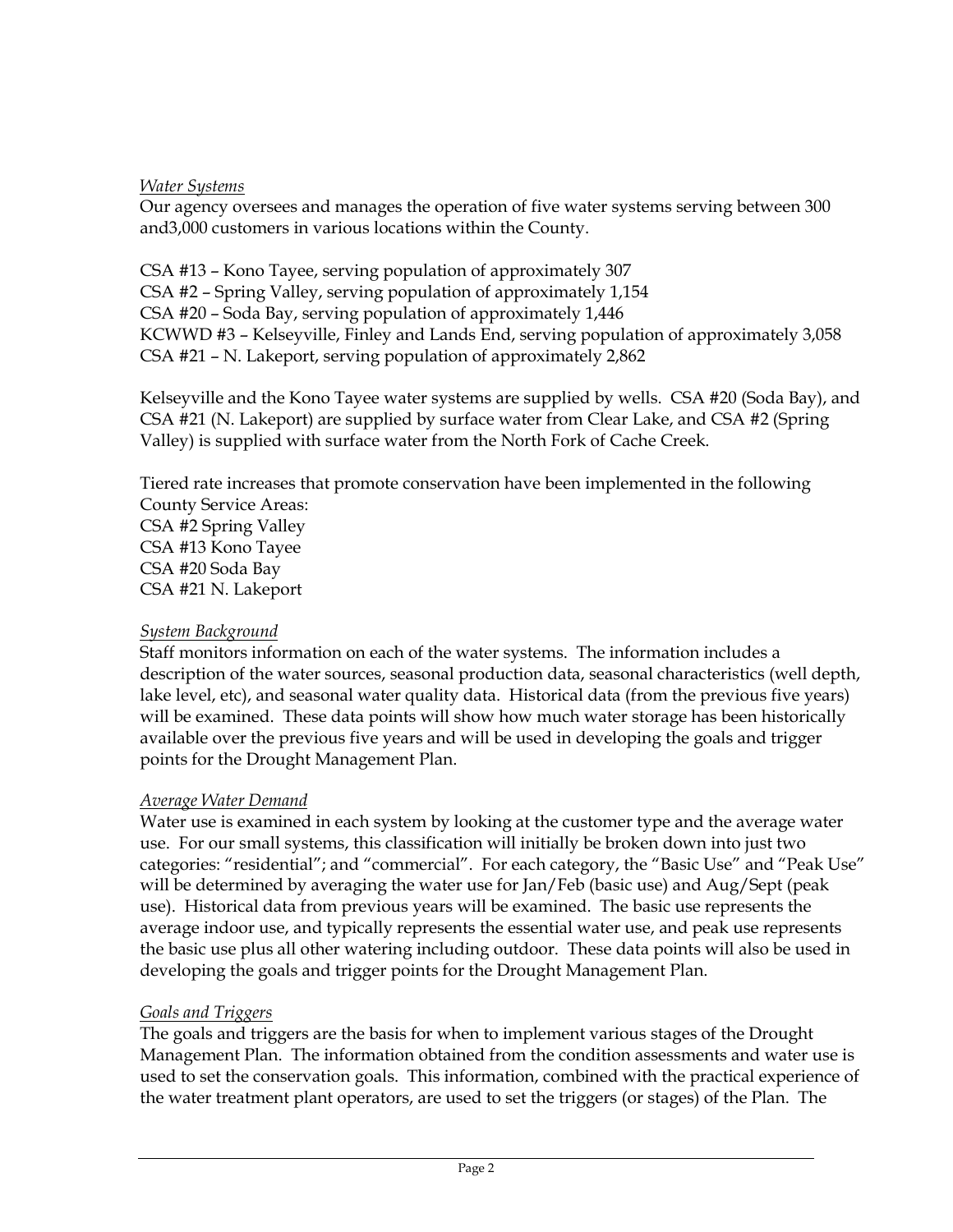triggers are developed based on use, storage, supply condition (i.e. well level or surface water level, and public safety.

Each water system can have different goals and threshold triggers, since they are based on individual water system performance and needs.

At such time as there is a potential threat to the supply of any system, Special Districts will implement Stage 1 of the Drought Management Plan. This stage is to alert the community to the potential threat and ask all customers to comply with voluntary conservation. During Stage 1, all customers will be required to comply with any and all State regulations and requirements concerning conservation. This will include prohibited uses, limited landscape watering and mandatory reductions in usage.

During Stage 1, the system's capacity and consumption will be monitored closely and in the event the potential threat is not alleviated or worsens, Special Districts will request the Board of Supervisors approve a Stage 2 declaration for that particular system. At such a time as Stage 2 is declared, a plan will be provided to monitor and report on the system's characteristics and use data and Special District's staff will be establishing Stage 3 and 4 triggers, representing the levels of action needed to meet worsening conditions. These stages are typically seasonal, however, if Lake County experiences additional dry periods, or a specific district experiences ongoing capacity issues, these stages could remain in effect for a longer period of time.

*Stages*

- Stage 1 Voluntary Conservation and compliance with State conservation regulations and requirements. Emphasis on community awareness and outreach.
- Stage 2 Initiate mandatory conservation measures (implement surcharge for violations through a "Water Waste" Urgency Ordinance)
- Stage 3 Through additional Urgency Ordinances, implement additional mandatory conservation measures and revised water rates (Base, Tier 1, Tier 2 rate structure adjustments) to financially discourage non-essential water use. Include surcharges for usage over the maximum allowed.
- Stage 4 Implement Urgency Ordinance with stringent consumption limits and penalties.

### *Stage Description*

Stage 1 – Implemented when a potential threat to capacity is seen. The District will mail out conservation notices to all customers. Water use will be examined to see how much customer water conservation is taking place. Targeted voluntary reduction for this effort will be consistent with State guidelines and requirements, historically that has been a 25% reduction from pre-drought consumption levels. All State conservation regulations or requirements in effect must be adhered to during this stage.

Stage 2 – Implement "phased" mandatory conservation measures to prohibit non-essential water use. At the Stage 2 trigger point, the voluntary water conservation efforts have not provided enough reduction in water use and/or storage and supply have deteriorated to a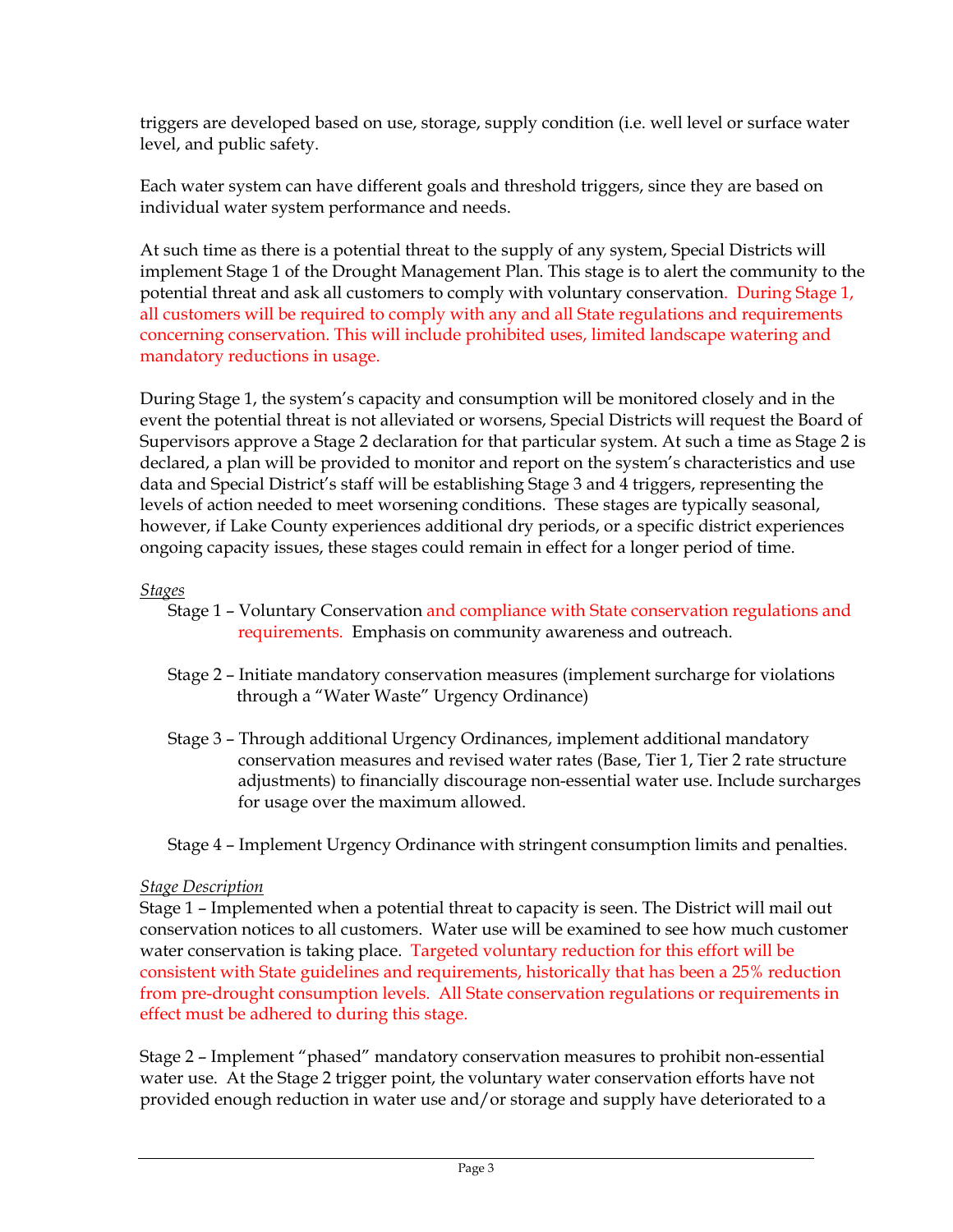point where additional measures are needed to reduce overall water use. Mandatory conservation measures include an Urgency Ordinance prohibiting nonessential water use. Nonessential water use for Stage 2 is defined, as follows:

- a. The use of water through a hand held hose unless it is equipped with a functional positive shut-off nozzle.
- b. Use of water through a hand-held hose for washing buildings, structures, mobile homes, sidewalks, walkways, driveways, patios, parking lots, tennis courts, or other hardsurfaced areas.
- c. Use of water that results in flooding or results in runoff in gutter or streets.
- d. Use of water through any meter where the person billed for the service has been given 10 days written notice to repair broken or defective plumbing, sprinkler, watering, or irrigation systems and failed to affect such repairs.
- e. Use of water for filling or refilling after draining of any existing or new swimming pool, spa, hot tub.
- f. Use of water to clean, fill or maintain levels in decorative fountains.
- g. Use of water for construction purposes (dust control, consolidation of backfill, etc.)
- h. Use of water through a sprinkler system between the hours of 10:00 am and 7:00 PM.

The Urgency Ordinances can include a surcharge of \$350 for each day a violation occurs. The goal of this stage is to achieve a reduction in water use and ensure compliance with all State regulations which was not achieved through Stage 1 voluntary compliance.

Stage 3 – Implement by Urgency Ordinance additional mandatory conservation measures AND revised rate structures, to financially discourage non essential water use. It would include surcharges for consumption above a prescribed base usage. Stage 3 would also allow Special Districts to install flow restrictors on connections that violate the urgency ordinance more than twice.

As noted above, each water system can have different goals and threshold triggers, since they are based on individual water system performance and condition. At the time the Stage 3 trigger has been reached in the affected water system, an Urgency Ordinance is recommended to be enacted resetting the maximum amount of water allowed to protect the system capacity. Rates are established to financially discourage non essential water use. The goal of this stage is to achieve a reduction in overall water use based on the conditions of the system and projections of capacity limitations. Stage 3 conditions will be brought to the Board as an update, when conditions merit.

Stage 4 – Implement minimum usage and a Connection Moratorium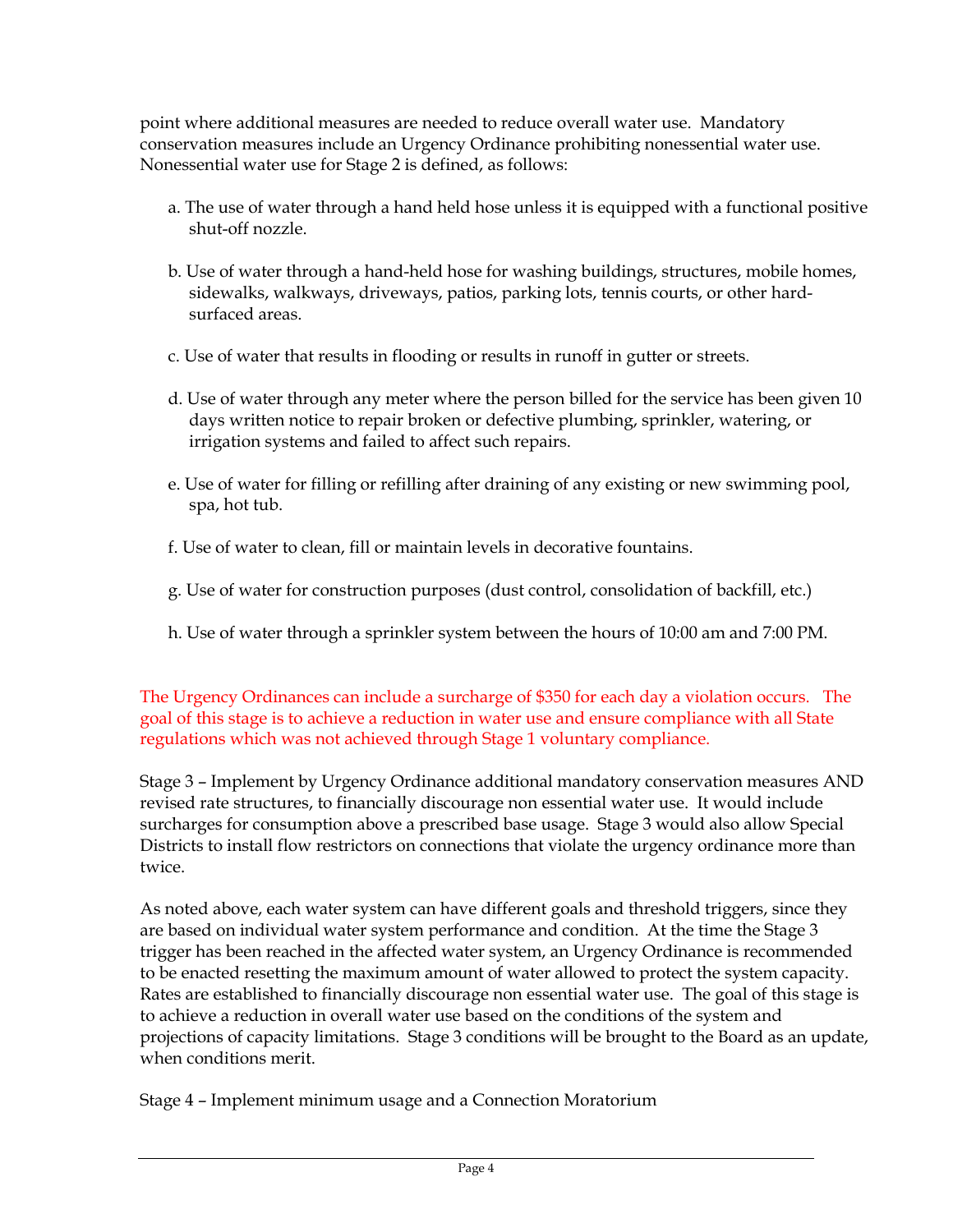Depending on the condition of the water system and the degree of conservation observed within the water system during Stages 1, 2 and 3, Stage 4 may be necessary. Stage 4 will be implemented when a system is potentially unable to meet the demands of the customers. Stage 4 will set the maximum gallons per day per person as low as needed to ensure essential health and safety can be met and the water system capacity protected. Stage 4 would prohibit new connections. Stage 4 would include a surcharge for water consumption above a prescribed base usage. Stage 4 conditions will be brought to the Board as an update, when conditions merit.

## *Public Information / Media Program*

Getting our customers involved is a key element in a successful program. It is encouraging that many customers are already practicing effective conservation measures and this is greatly appreciated. During any stage of this plan, the District will be utilizing a variety of Public Service Announcements, mail-outs to customers, website and social media updates, and advertisements.

The District will also work to provide conservation and water system information to local decision makers, other County Departments, Fire Districts and other water-dependent agencies to provide technical guidance and educational assistance.

We will provide detailed information to commercial accounts, restaurants, schools, and other groups asked to comply with specific use restrictions. The District will provide local news groups with frequent updates on water and conservation efforts.

If system conditions require Stage 2 (re-structuring of rates or surcharges), information will be available to all customers in advance of their first billing to further educate them on reading their water meter and monitoring use throughout the billing period. Customers will be provided the tools (i.e. post card instructions) to better understand and calculate their ongoing costs and water use during the billing period.

### *Supply and Demand Balance*

For each of the water systems, District staff will examine the current conditions and supply. Along with this information we will use our 12-month Growth Tables showing actual growth (customer accounts) and forecast potential growth for the next five years.

The report will identify previously prepared infrastructure needs (storage, supply, and distribution) to meet those growth projections, and how those growth projections affect the water system in normal rainfall/system recharge year as well in a continued drought condition.

### *Improvements in Supply*

Historically, during drought or other water emergency conditions, system operators were able to supplement their supply with purchased water from another source. Unfortunately, during a prolonged drought, most other sources may not have an excess supply and cannot be relied upon to supply emergency water.

The District will also examine and evaluate existing well sources for rehabilitation or reworking to recover or increase production capabilities.